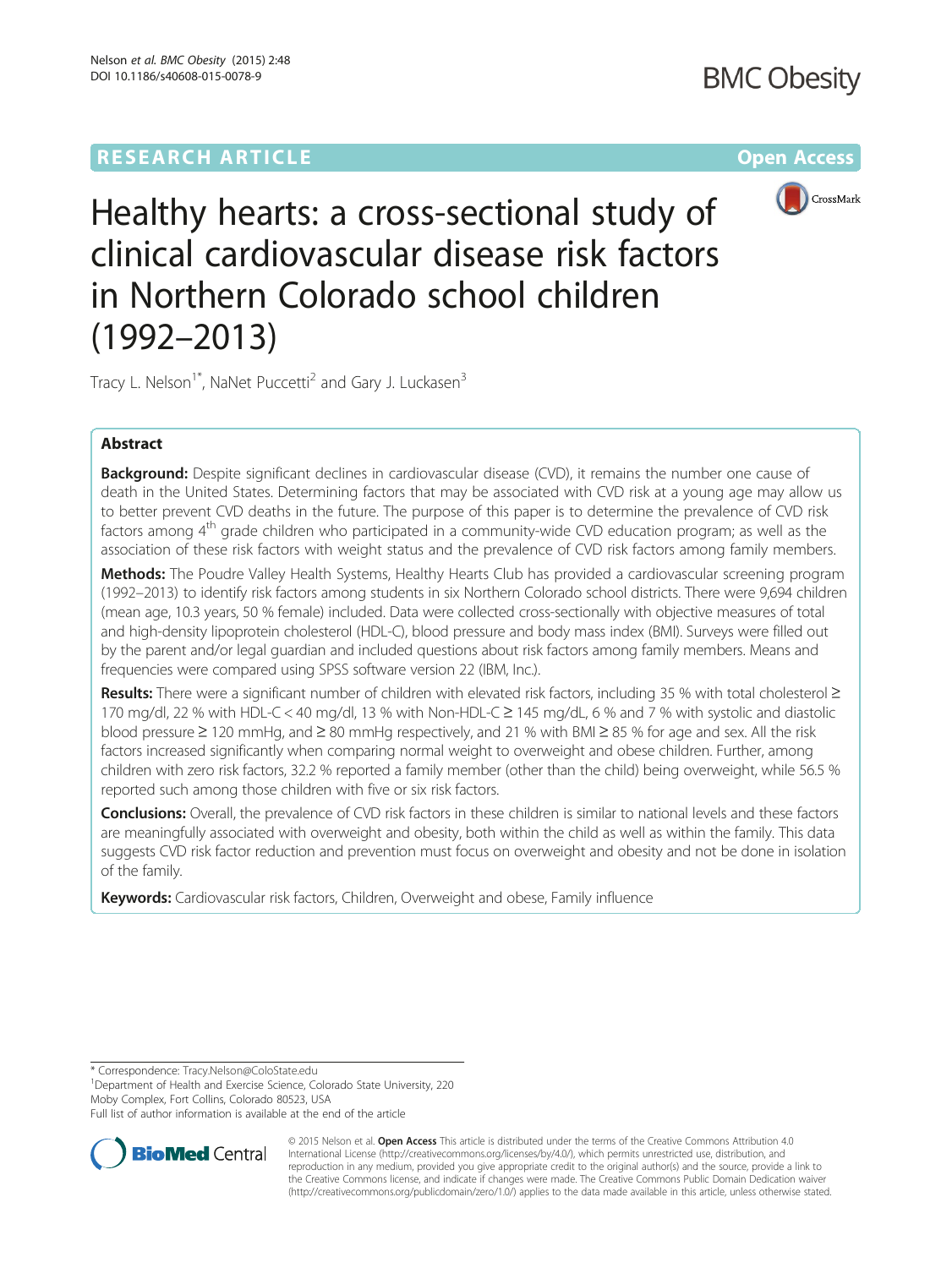## Background

Despite significant declines in cardiovascular disease (CVD) since the 1950's, CVD is still the number one cause of death in the United States. Many of the risk factors for CVD, including risk behaviors, start early and carry over to adulthood (see Lloyd-Jones et al. [\[1](#page-7-0)] review); and unfortunately their prevalence among youth is substantial. Recent National Health and Nutrition Examination Survey (NHANES) data shows that 8.1 % of youth 6–19 years. have total cholesterol  $\geq 200$  mg/dL, and 14.8 % have low high-density lipoprotein cholesterol (HDL-C) < 40 mg/dL; further, among males and females ages 8–17 years., 19.2 % and 12.6 % respectively, were found to have elevated blood pressure  $[2, 3]$  $[2, 3]$  $[2, 3]$ , while  $\sim$ 34 % of children and adolescents were above the 85<sup>th</sup> percentile of body mass index (BMI) for age and sex (e.g. overweight or obese) [\[4\]](#page-7-0).

Primordial prevention of CVD risk factors in children, that is preventing their development in the first place, as well as primary prevention, addressing risk factors before they lead to disease, are primary goals of the American Heart Association (AHA) and the Expert Panel on Integrated Guidelines for Cardiovascular Health and Risk Reduction in Children and Adolescents [\[1](#page-7-0), [5](#page-7-0)]. By considering exposures that may be associated with CVD risk factors in children we may gain a better grasp on how to effectively prevent such factors from occurring in the first place.

The purpose of this paper is to determine the prevalence of CVD risk factors among 4<sup>th</sup> grade children who participated in a community-wide CVD education program in Northern Colorado from 1992–2013; and to consider exposures that may be associated with these risk factors, particularly weight status and the prevalence of CVD risk factors among family members.

## Methods

The Poudre Valley Health System (PVHS), Healthy Hearts Club has provided a successful cardiovascular screening program for the past  $\sim$ 21 years (1992–2013) to identify risk factors among students in six Northern Colorado school districts (a primarily white population  $\sim$ 90 %). Schools were selected based on willingness to participate. Each school who participated did so a maximum of one time per school year; schools who participated varied from year to year throughout the six school districts. Data were collected cross-sectionally every year, except 1997 and 1999, beginning in 1992 through 2013. Objective measures of non-fasting total and high-density lipoprotein cholesterol (HDL-C), blood pressure and body mass index were calculated. Surveys were filled out by the parent and/ or legal guardian and included questions about diet and physical activity of the child as well as CVD risk factors among family members. Parental/guardian consent was obtained for all participants by having the parent/guardian

sign a consent form at the time they filled out the health history questionnaires. The schools involved sent these consent forms home with the children. The current analysis included anonymous secondary data of information collected as part of this community outreach program; therefore, this study was determined not to meet the federal definition of human subject's research by the Institutional Review Board at Colorado State University.

## Total cholesterol and HDL-C

Cholesterol was determined using venipuncture to obtain samples through 2000 and then the Cholestech LDX Finger Stick Test was used beginning in 2001. Collection of samples was done with the Cholestech LDX capillary tubes. Both total and HDL-C cassettes were used for analysis. Cholesterol values were non-fasting and one sample was obtained for each child. Acceptable total cholesterol was defined as < 170 mg/dL; borderline total cholesterol  $\ge$ 170–199 mg/dL and high total cholesterol  $\geq 200$  mg/dL. Low HDL-C was defined as  $< 40$  mg/dL and high non-HDL-C as ≥ 145 mg/dL [\[1](#page-7-0), [5\]](#page-7-0).

## Body mass index

Height was measured using a Secastadiometer and weight was measured using a DETECTO electronic scale. Height and weight were measured one time for each child. BMI percentile was calculated based on height, weight, age and sex using the most recent Centers for Disease Control (CDC) BMI calculator with overweight defined as BMI  $\geq$ 85 and < 95 % and obesity defined as BMI  $\geq$  95 % [\[6](#page-7-0)].

# Blood pressure

Blood pressure was measured with a sphygomomanometer by WelchAllynfitted with appropriately sized cuffs. Blood pressure was taken two times for each child and the values were averaged. Elevated blood pressure was defined as either systolic blood pressure (SBP)  $\ge$  120 mmHg and/ or diastolic blood pressure (DBP)  $\geq 80$  mmHg [\[1\]](#page-7-0).

#### Health history questionnaire

This survey was filled out by parents or legal guardians and contained 11 multilayered questions about nutrition, lifestyle, and family history.

#### Statistical methods

Mean levels of CVD risk factors were calculated for the entire sample by gender. An independent t-test was used to compare means by gender (Table [1](#page-2-0)). Frequencies of elevated levels of CVD risk factors were compared by gender using the Kruskall-Wallis test for nonparametric data (Table [2\)](#page-2-0). Means and frequencies were also calculated for these risk factors by school year beginning in 1992–93 and ending with 2012–2013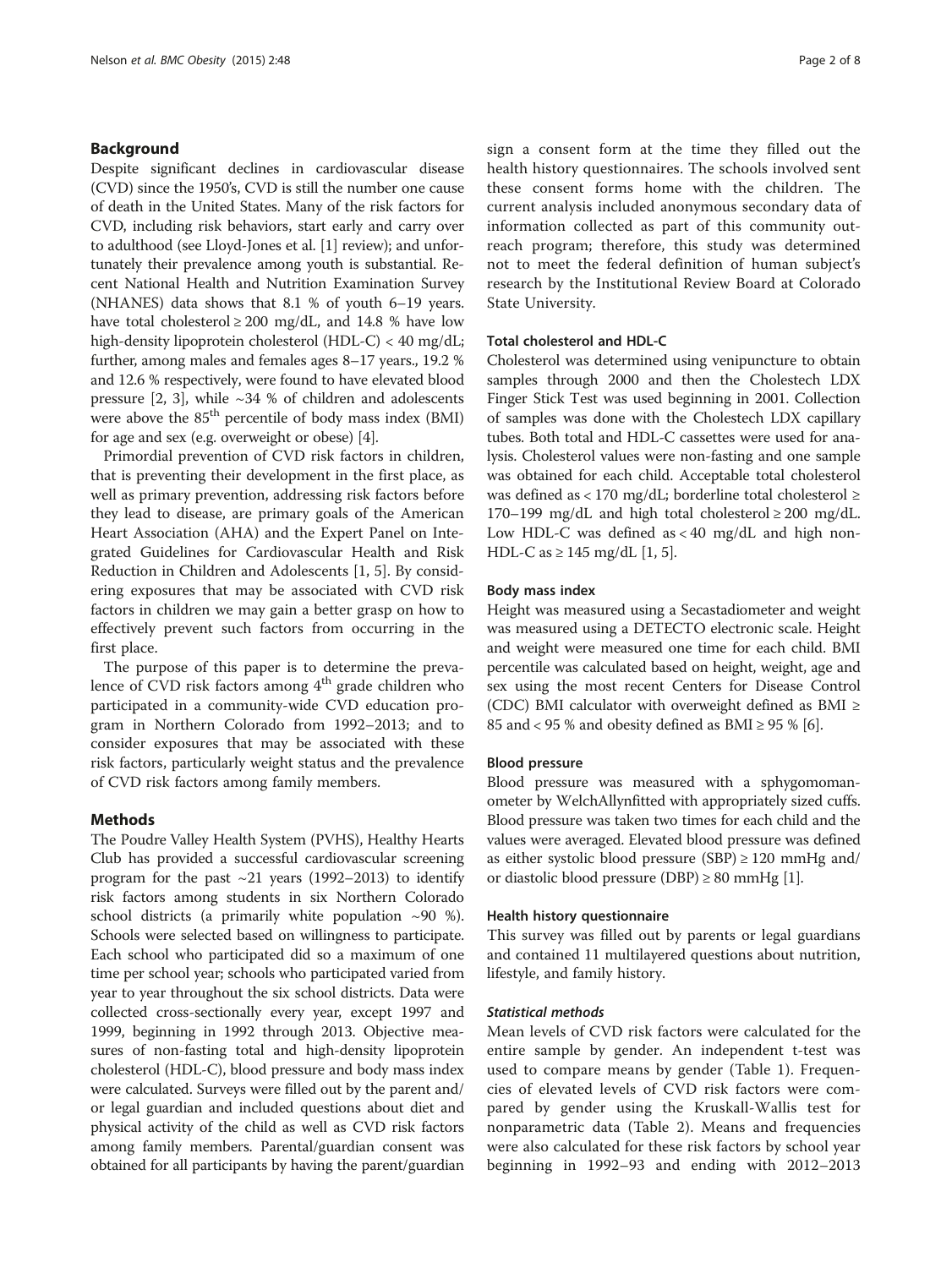|                                 | Mean               | S.D.  | Mean                 | S.D.  | $P$ -value |
|---------------------------------|--------------------|-------|----------------------|-------|------------|
|                                 | Males $(N = 4851)$ |       | Females $(N = 4843)$ |       |            |
| Age (years)                     | 10.33              | 0.58  | 10.28                | 0.63  | < 0.001    |
| BMI ( $kg/m2$ )                 | 17.97              | 3.36  | 17.90                | 3.22  | <b>NS</b>  |
| Total Cholesterol (mg/dL)       | 161.73             | 28.89 | 161.72               | 28.26 | <b>NS</b>  |
| $HDL-C$ (mg/dL)                 | 49.07              | 12.31 | 48.23                | 11.95 | < 0.001    |
| Non-HDL-C (mg/dL)               | 112.66             | 29.35 | 113.48               | 28.25 | <b>NS</b>  |
| Systolic Blood Pressure (mmHg)  | 102.03             | 10.06 | 101.45               | 9.96  | < 0.05     |
| Diastolic Blood Pressure (mmHg) | 66.00              | 8.41  | 65.58                | 8.16  | < 0.05     |

<span id="page-2-0"></span>Table 1 Cardiovascular risk factors among male and female children participating in the healthy hearts club 1992–2013, values are expressed as mean (S.D.)

S.D. standard deviation, BMI body mass index, HDL-C high-density lipoprotein cholesterol, NS not significant at p < 0.05

(Figs. [1, 2,](#page-3-0) [3](#page-4-0), [4](#page-5-0) and [5\)](#page-5-0). Data were not collected in 1997 or 1999 due to lack of funding. Means and frequencies for the CVD risk factors were also compared by normal, overweight and obese status, using a Kruskall-Wallis test (Table [3\)](#page-6-0). Frequencies were calculated for the selfreported risk factors among family members (Table [4](#page-6-0)), where family members were asked yes or no to the following question "does anyone in your family (Mom, Dad, brothers, sisters) have: high blood pressure, high cholesterol, an overweight problem or diabetes. Family members were also asked: "does anyone in your family smoke? If yes, in the home or car?" as well as "how would you describe your health in general, as excellent, very good, good, fair or poor?" This survey was filled out by the parent or legal guardian. These self-reported risk factors among family members were then compared to the frequency of objectively measured risk factors in children, where 1 point was given for each of the following: total cholesterol  $\geq$  170; HDL-C < 40 mg/dL; Non-HDL-C ≥ 145 mg/dL; BMI percentile ≥ 85 %; SBP ≥ 120 mmHg; or DBP  $\geq$  85 mmHg, for a total score ranging from 0–6 (note: scores of 5 and 6 were combined due to low numbers). The Kruskall-Wallis test was used to test for significant differences in self-reported risk factors in family members by the risk factor scores (e.g. 0–6) in children. All statistical analyses were calculated using SPSS software version 22 (IBM, Inc.)

# Results

Table 1 shows demographic data and the CVD risk factor averages across the 21 year period (1992–2013) by gender. Table 2 shows the frequency of elevated CVD risk factors by gender, where we found  $\sim$ 23 % of males and  $\sim$ 19 % of females to be overweight or obese and  $\sim$ 35 % of both genders to have borderline to high total cholesterol. Figures [1](#page-3-0), [2,](#page-3-0) [3](#page-4-0) and [4](#page-5-0) show the percentage of children with elevated CVD risk factors by year between 1992 and 2013, while Fig. [5](#page-5-0) shows the mean levels of the CVD risk factors by year. Most of the risk factors trended toward more favorable values (except overweight and obesity) with year-toyear fluctuations. Differences in these risk factors by overweight and obesity status are shown in Table [3](#page-6-0), with all risk factors being significantly more unfavorable among overweight and obese children when compared to normal weight children. For example, 15.1 % of those who were obese had total cholesterol  $\geq 200$  mg/dL which was significantly more children than the 8.1 % with high total cholesterol levels among the normal weight children. There

| Table 2 Percentage of male and female children participating in the healthy hearts club 1992-2013 with elevated levels of CVD risk |  |
|------------------------------------------------------------------------------------------------------------------------------------|--|
| factors, values are expressed as percentages                                                                                       |  |

|                                             | Percentage           | Percentage           | P-value   |
|---------------------------------------------|----------------------|----------------------|-----------|
|                                             | Males ( $N = 4851$ ) | Females $(N = 4843)$ |           |
| $BMI \geq 85 \% - 595 \%$ (%)               | 13.7                 | 12.3                 | < 0.001   |
| $BMI \geq 95 \%$ (%)                        | 9.3                  | 6.9                  | < 0.001   |
| Total Cholesterol ≥170–199 mg/dL (%)        | 26.5                 | 26.0                 | <b>NS</b> |
| Total Cholesterol ≥200 mg/dL (%)            | 9.4                  | 9.4                  | <b>NS</b> |
| $HDL-C < 40$ mg/dL $(\%)$                   | 21.2                 | 23.2                 | < 0.05    |
| Non-HDL-C $\geq$ 145 mg/dL (%)              | 13                   | 12.9                 | <b>NS</b> |
| Systolic Blood Pressure ≥ 120 mmHg (%)      | 6.2                  | 5.8                  | <b>NS</b> |
| Diastolic Blood Pressure $\geq 80$ mmHg (%) | 7.6                  | 6.8                  | <b>NS</b> |

BMI body mass index, HDL-C high-density lipoprotein cholesterol, NS not significant  $p < 0.05$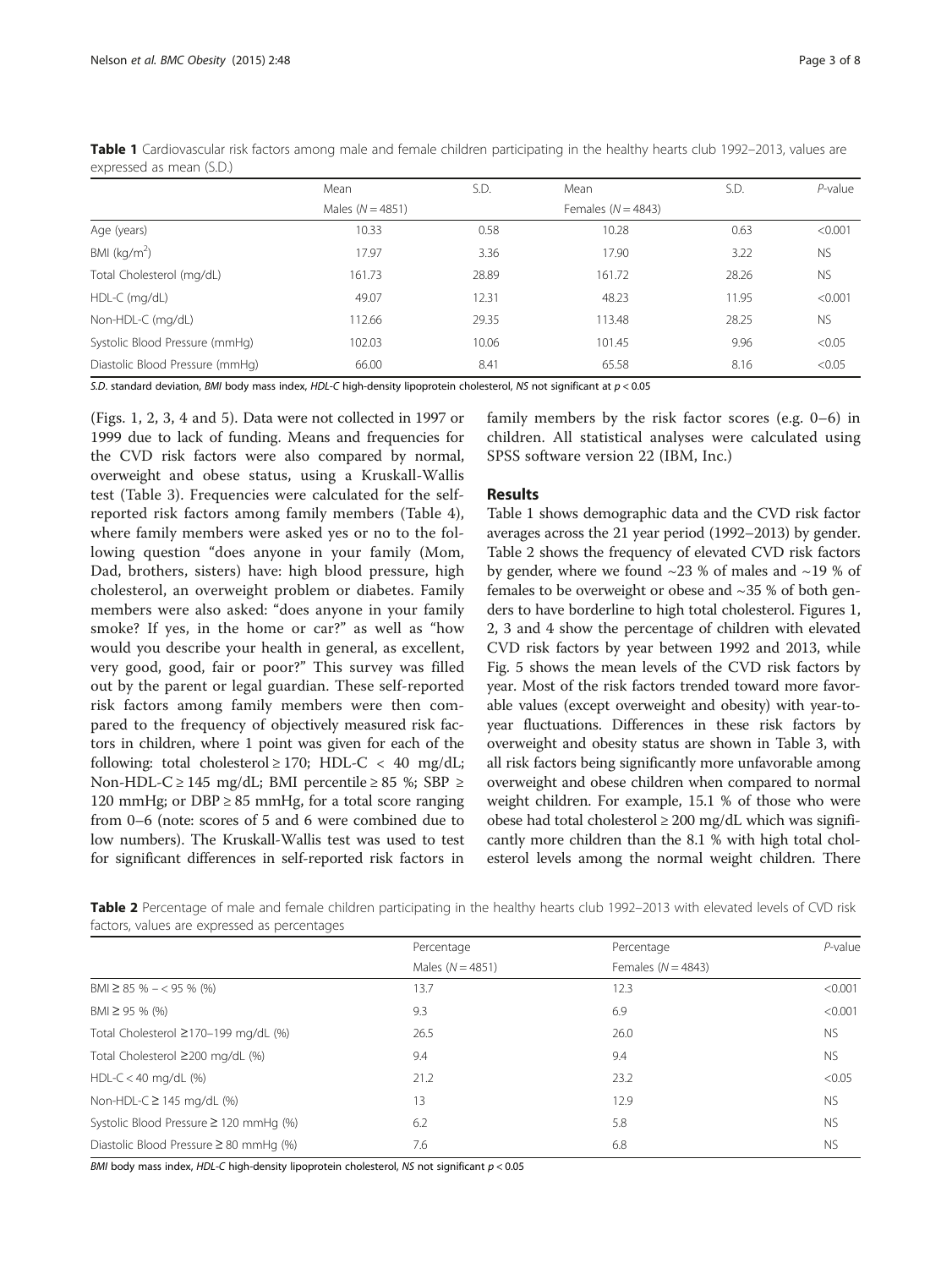<span id="page-3-0"></span>

were no significant differences by gender for these associations (data not shown). Self-reported risk factors among parents/family members were also considered in relation to children's objective risk factors (Table [4](#page-6-0)); we found that parents/family self-reported overweight showed the greatest difference in relation to the children's CVD risk factors. For example, of those children with zero risk factors 32.2 % reported a family member (other than the child) being overweight while 56.5 % reported such among those children with five to six risk factors. The differences for the other self-reported parent/family risk factors were not nearly as pronounced.

# **Discussion**

The levels of cardiovascular disease risk factors among these Northern Colorado children are similar to those nationally, with many of the risk factors trending downward over this 21 year period. Unfortunately, these risk factors are highly associated with overweight and obesity which are not trending downward. Given these children are on average only 10 years old, finding clinically meaningful differences in CVD risk factors by weight status is important when considering future risk among these children [[1, 5\]](#page-7-0). It is also important when we think about primordial and primary prevention; although our data

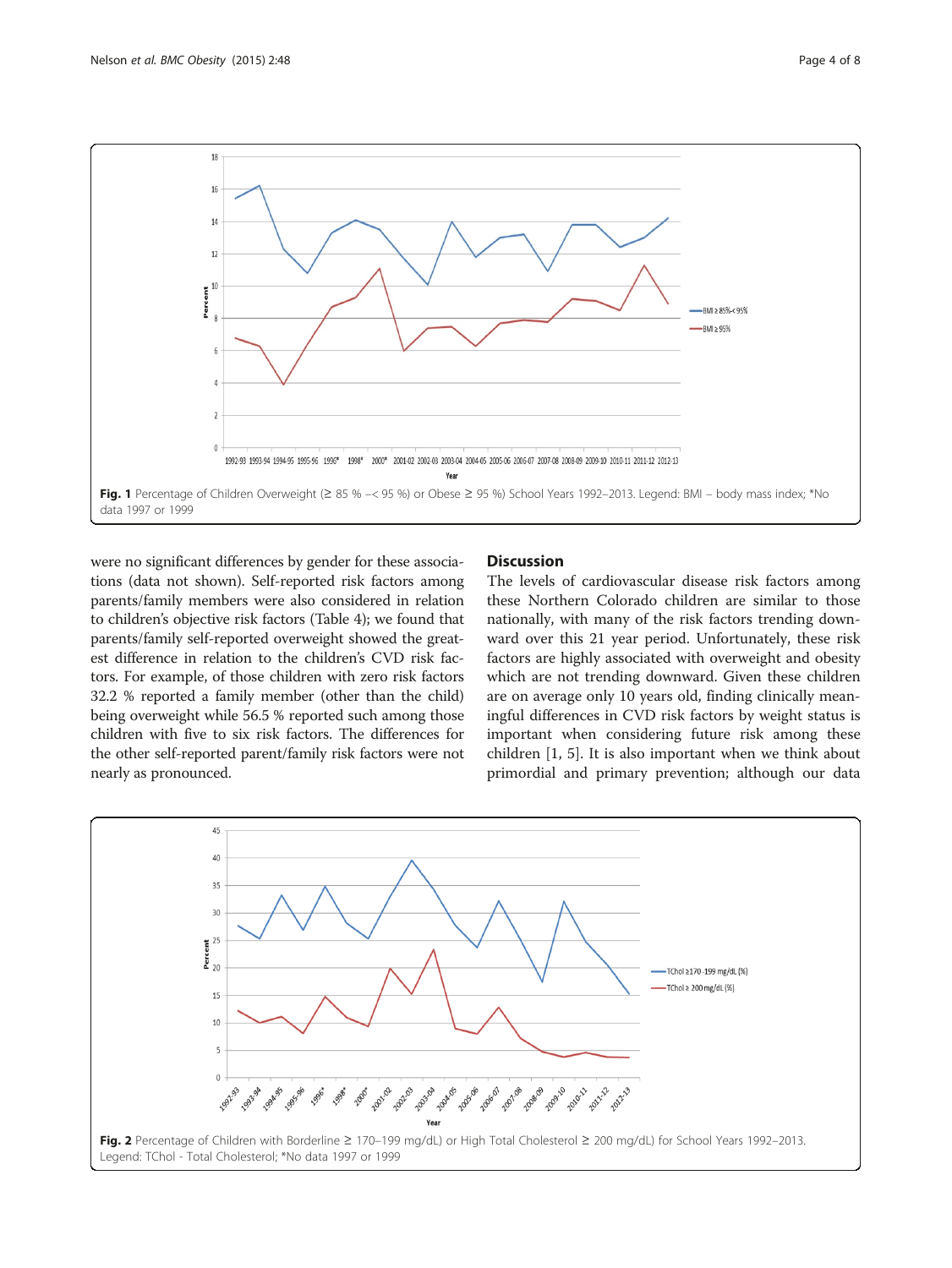<span id="page-4-0"></span>

are cross-sectional, our results suggest that focusing on reducing and eliminating overweight and obesity among children by way of focusing on the family may be the best type of intervention.

As noted previously, when comparing the CVD risk factor levels in this population to national data, we found similar values with average total cholesterol  $\sim$ 160 mg/dL nationally among children 6–19 years, and  $\sim$ 162 mg/dl among our population; [[2\]](#page-7-0) average national SBP and DBP are ~106 mmHg and ~58 mmHg respectively and ~102 mmHg and 66 mmHg among our population [\[3](#page-7-0)]; average overweight/obesity is  $\sim$ 34 % nationally among 6–19 years olds [\[6](#page-7-0)] which is quite a bit higher than our study where  $\sim$  21 % were overweight/ obese. We found similar values in males and females for these variables; similar to the other studies [\[2](#page-7-0), [3, 7](#page-7-0)].

When considering the trends in risk factors over time, we again found similar results to those nationally, with most risk factors trending toward more favorable values. For example, the National Health and Nutrition Examination Survey (NHANES, 1988–2010) has shown serum lipids among U.S. youth 6–19 years to favorably decline, and HDL-C to increase, similar to our data. Blood pressure showed minor increases during this time period nationally in contrast to a downward trend in our data. Similar to national data, we did not see trends toward decreasing percentages of overweight/ obese children [\[2](#page-7-0), [3, 7\]](#page-7-0).

We were also interested in exposures that may be associated with these CVD risk factors including overweight and obesity as well as the prevalence of risk factors among family members. We found overweight and obese children to have significantly higher levels of

CVD risk factors than normal weight children. Specifically, obese children had a  $~5$  % higher total cholesterol,  $\sim$ 18 % lower HDL-C level,  $\sim$ 14 % higher non-HDL-C level, and ~8 % higher SBP and DBP than normal weight children. Such findings are consistent with the literature where Cottrell et al. found similar percent differences in risk by BMI status among 80,000, 10–12 year olds from the Coronary Artery Risk Detection in Appalachian Communities (CARDIAC) project [\[8](#page-7-0)]. Interestingly, data from the Bogalusa Heart study showed that being overweight in childhood was associated with adult carotid intima-media thickness, suggesting that long-term exposure to such CVD risk factors can have implications for future coronary artery disease [[9\]](#page-7-0). Our data along with these studies suggest that aiming our efforts at both preventing and treating obesity in children may be one of our most effective means of preventing cardiovascular disease later in life.

We also considered the association of CVD risk factors among family members with risk factors among the children. We found that among children with five to six CVD risk factors (as described in the methods), 56.5 % of the parents/family members reported being overweight compared to children with 0 risk factors, where  $\sim$ 32.2 % reported being overweight. This is not surprising given that parent's guide the health behaviors and practices of the children [\[10, 11](#page-7-0)] and that overweight and obesity were highly correlated with CVD risk factors in our population. When we only considered families reporting an overweight family member, we found 32 % of the children in this group were either overweight or obese; while only 14 % of children were overweight or obese among those families who did not report an overweight family member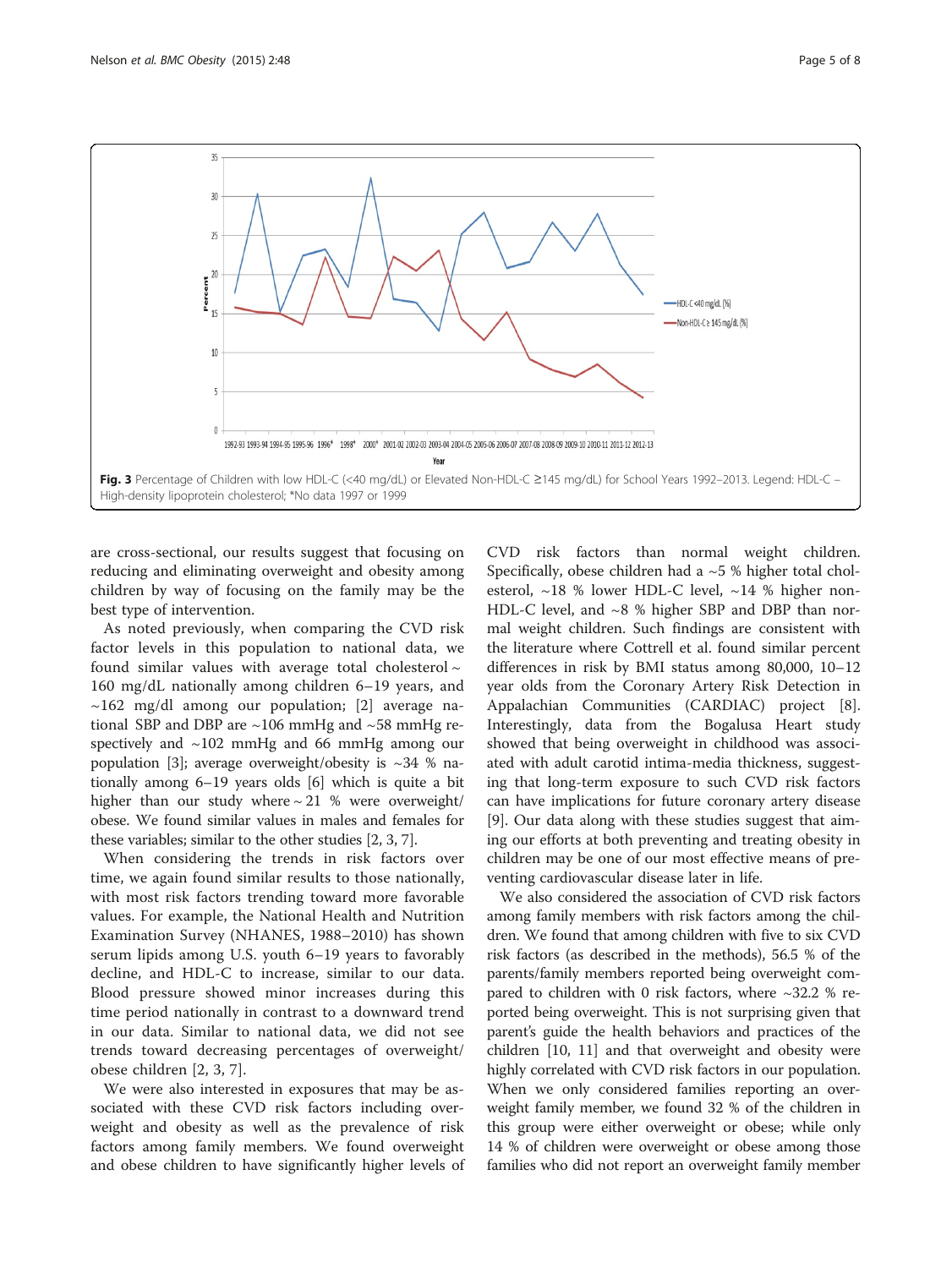<span id="page-5-0"></span>

(data not shown). These findings support the strong association between family CVD risk factors, particularly being overweight and children's risk factors. Further, these results corroborate a study of 7-year old children from Oulu, Finland ( $n = 855$ ) where they found childhood obesity was most predicted by mother's obesity followed by low physical activity and skipping breakfast [[12](#page-7-0)]. Overall, family lifestyles may have a major influence on the future habits of children, including diet, physical activity, and smoking that eventually influence clinical outcomes including hypertension, diabetes mellitus, obesity, and dyslipidemia [[1](#page-7-0), [10](#page-7-0)]. If we can educate parents/families about the strong associations between weight status and CVD risk factors; focusing more on the "implications" of weight status, we may find more success in our interventions

aimed at preventing and treating overweight and obesity [[13](#page-7-0)]. In non-published data we found parents reported being more willing to try and change unhealthy lifestyle habits if they knew it was negatively impacting their child's health; further, it has been shown that family interventions succeed over individual level interventions. A study by Epstein et al. found obese children assigned with an obese parent to diet, exercise and behavior management training showed reduced obesity compared to those children not assigned with a parent [[14](#page-7-0)].

This study has some limitations. Cholesterol levels were determined in the non-fasting state; however, recent evidence supports the use of non-fasting lipid levels. Numerous studies, including a community-based population study, have found fasting time to be

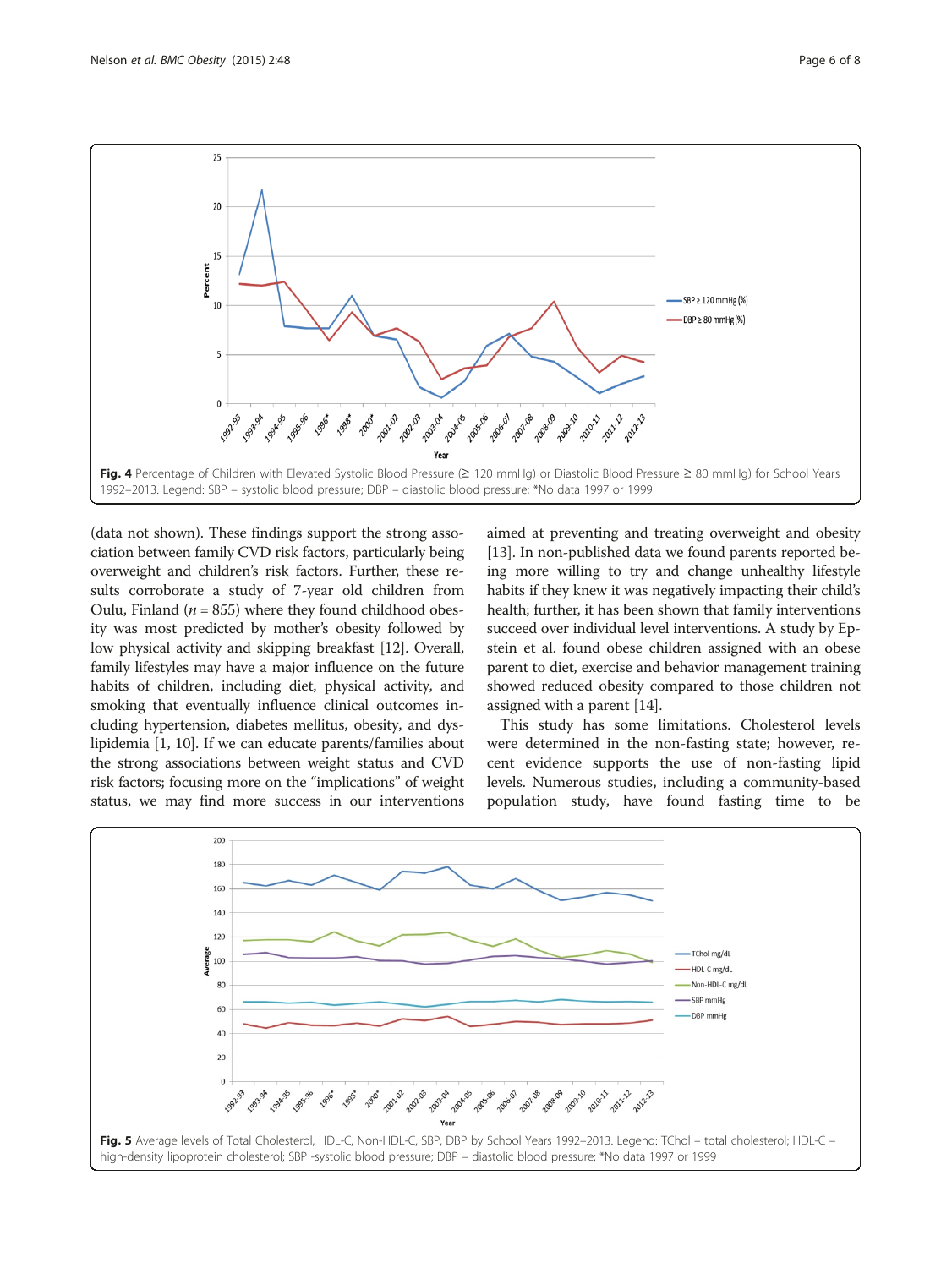|                                | Normal       | Overweight   | Obese        | $P$ -value |
|--------------------------------|--------------|--------------|--------------|------------|
|                                | $N = 7645$   | $N = 1263$   | $N = 786$    |            |
| TChol mg/dL (SD)               | 160.2 (27.8) | 166.2 (30.5) | 169.5 (30.6) | < 0.001    |
| TChol ≥ 170-199 mg/dL (%)      | 25.5         | 28.3         | 30.8         | < 0.001    |
| TChol $\geq$ 200 mg/dL (%)     | 8.1          | 13.4         | 15.1         | < 0.001    |
| HDL-C mg/dL (SD)               | 50.1(12.0)   | 44.8 (11.6)  | 40.9 (9.9)   | < 0.001    |
| $HDL-C < 40$ mg/dL $(\%)$      | 17.8         | 32.9         | 47.5         | < 0.001    |
| Non-HDL-C mg/dL (SD)           | 110.1(27.5)  | 121.3 (30.5) | 128.6 (31.0) | < 0.001    |
| Non-HDL-C $\geq$ 145 mg/dL (%) | 10.4         | 19.6         | 27.0         | < 0.001    |
| SBP mmHg (SD)                  | 100.4(9.5)   | 105.0 (9.9)  | 109.5 (10.0) | < 0.001    |
| SBP $\geq$ 120 mmHg (%)        | 3.9          | 10.%         | 19.0         | < 0.001    |
| DBP mmHg (SD)                  | 65.0(8.0)    | 67.6(8.2)    | 71.0(8.5)    | < 0.001    |
| $DBP \geq 85$ mmHg (%)         | 5.4          | 9.9          | 19.8         | < 0.001    |

<span id="page-6-0"></span>Table 3 Cardiovascular risk factors by weight status among children participating in the healthy hearts club (Means/Frequencies)

BMI body mass index, DBP diastolic blood pressure, HDL-C high-density lipoprotein cholesterol, SBP systolic blood pressure, TChol Total Cholesterol, SD standard deviation

minimally associated with lipid levels [\[15](#page-7-0), [16\]](#page-7-0); we therefore do not believe the use of non-fasting samples altered our data in any meaningful way. This data was collected cross-sectionally over a 21 year time period, therefore, we could not report on individual changes in risk factors over time and we could not determine if overweight or obesity preceded CVD risk levels in children, only that they are associated. Similarly, we do not know that family risk factors preceded the child's risk factors, only that they are associated. The family risk factor profiles were all self-reported and so there could be some misclassification bias; however this was likely random and would therefore not be expected to influence the associations with the children's CVD risk factors. This study was conducted in a primarily white population and therefore caution is advised in generalizing these results to other populations. Strengths of this paper include the objective measures of CVD risk markers collected and analyzed over this 21 year period

in conjunction with the data obtained on family members.

# Conclusions

Levels of cardiovascular disease risk factors among these Northern Colorado children are similar to those nationally, with many of the risk factors trending downward. Unfortunately, these risk factors are highly associated with overweight and obesity which are stable or increasing; suggesting future cohorts may not see this downward trend in CVD risk factors. Although this data is crosssectional, it suggests that to prevent risk factors at the primordial or primary level we must focus on overweight and obesity among children, in the context of reducing risk for CVD. Further these interventions should not isolate the child, but be inclusive of the family, given the strong associations found between children's CVD risk factor levels and the prevalence of overweight among families.

Table 4 Self-reported CVD risk factors in family members and number of measured child risk factors in healthy hearts club participants 1992–2013 ( $N = 9653$ <sup>b</sup>. Number of Risk Factors in Children  $^a$ 

| Family member self-report risk   | 0          |            |            |           | 4         | $5 - 6$  | $P$ -value |
|----------------------------------|------------|------------|------------|-----------|-----------|----------|------------|
| factors                          | $N = 3706$ | $N = 3262$ | $N = 1648$ | $N = 653$ | $N = 301$ | $N = 83$ |            |
| Overweight (%)                   | 32.2       | 33.4       | 41.1       | 51.4      | 59.4      | 56.5     | < 0.001    |
| Diabetes (%)                     | 15         | 13.2       | 14.6       | 19.4      | 18.3      | 10.0     | <b>NS</b>  |
| High Cholesterol (%)             | 24.2       | 25.5       | 26.1       | 27.6      | 27.2      | 23.1     | < 0.05     |
| High Blood Pressure (%)          | 22.3       | 21.2       | 24.0       | 26.6      | 22.6      | 15.4     | <b>NS</b>  |
| Describe Health (% Fair or Poor) | 32.3       | 28.8       | 22.8       | 26.9      | 33.3      | 50.0     | <b>NS</b>  |
| Smoke (%)                        | 14.3       | 15.8       | 17.2       | 15.1      | 20.2      | 17.2     | <b>NS</b>  |
| Smoke Inside (%)                 | 7.8        | 8.9        | 11.6       | 10.6      | 15.7      | 6.3      | < 0.05     |

NS not significant less than  $p < 0.05$ 

<sup>a</sup>Possible risk factors in children: systolic blood pressure ≥ 120; diastolic blood pressure ≥ 80; total cholesterol ≥170; high-density lipoprotein cholesterol < 40; non- highdensity lipoprotein cholesterol <sup>≥</sup> 145 mg/dL; body mass index <sup>≥</sup> 85 % <sup>b</sup>

<sup>b</sup>41 children were missing one of the measured risk factors